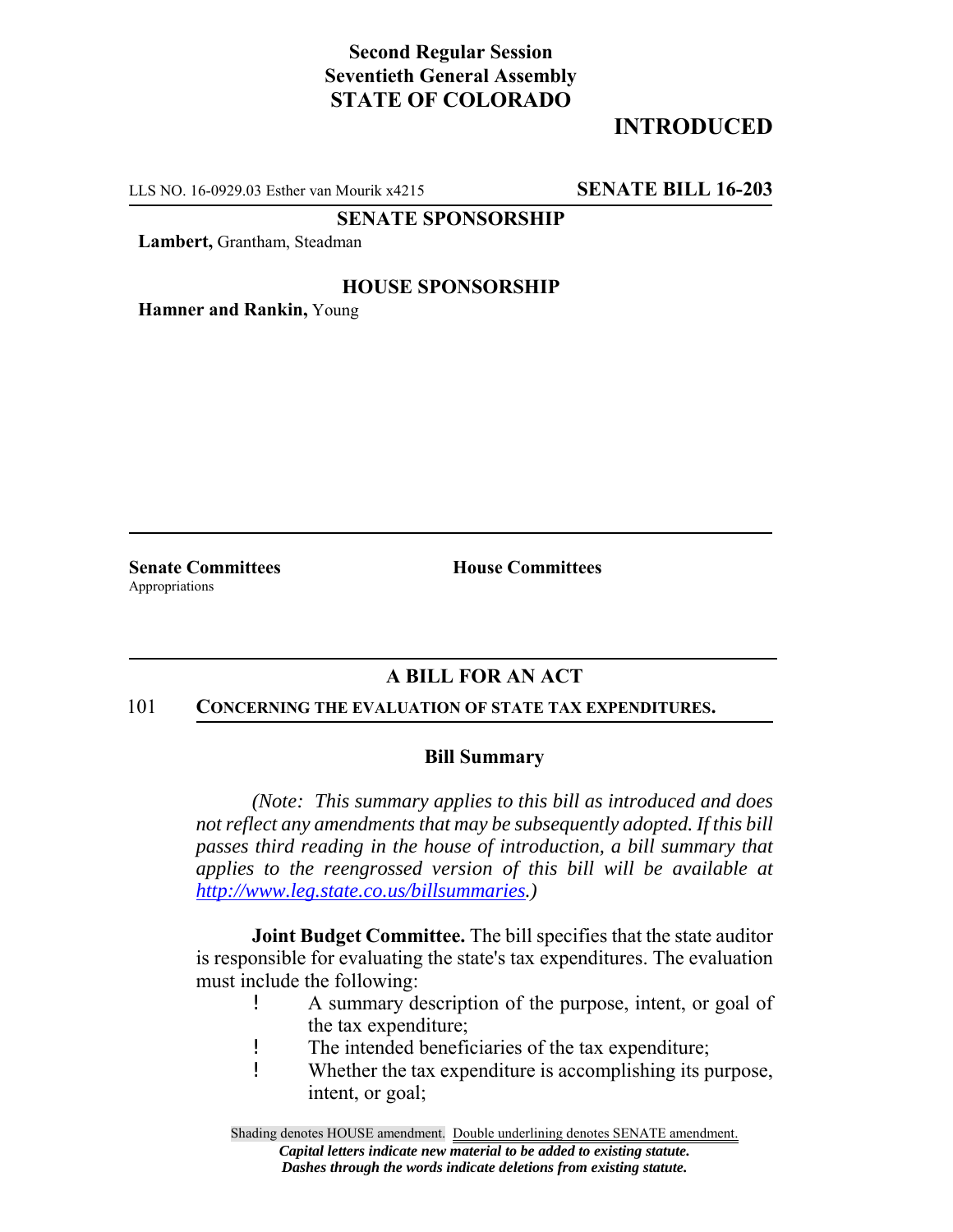- ! An explanation of the intended economic costs and benefits of the tax expenditure, with analyses to support the evaluation if they are available or reasonably possible;
- ! A comparison of the tax expenditure to other similar tax expenditures in other states;
- ! Whether there are other tax expenditures, federal or state spending, or other government, nonprofit, commercial, volunteer, or philanthropic programs that have the same or similar purpose, intent, or goal as the tax expenditure, whether those all are appropriately coordinated, and, if not, how coordination could be improved, or whether any redundancies can be eliminated;
- ! If the evaluation of a particular tax expenditure's economic impact is made difficult because of data constraints, any suggestions for changes in administration or law that would facilitate such data collection; and
- ! An explanation of the performance measures used to determine the extent to which the tax expenditure is accomplishing its purpose, intent, or goal. The bill specifies that the performance measures must be clear and relevant to the specific tax expenditure being evaluated, should be measurable and track actionable goals, and can be assessable and reportable over time.

To the extent it can be determined by the state auditor, the tax expenditure evaluation should also include the following:

- The extent to which the tax expenditure is a cost-effective use of resources compared to other options for using the same resources to address the same purpose, intent, or goal;
- ! An analysis of the tax expenditure's effect on competition and on business and stakeholder needs;
- ! Whether there are any opportunities to improve the effectiveness of the tax expenditure in meeting its purpose, intent, or goal; and
- ! An analysis of the effect of the state tax policies connected to local taxing jurisdictions on the overall purpose, intent, or goal of the tax expenditure.

The bill specifies that the state auditor must present the results in the form of an annual evaluation report that is posted on the general assembly's website.

- 1 *Be it enacted by the General Assembly of the State of Colorado:*
- 
- 2 **SECTION 1.** In Colorado Revised Statutes, 39-21-301, **add** (3)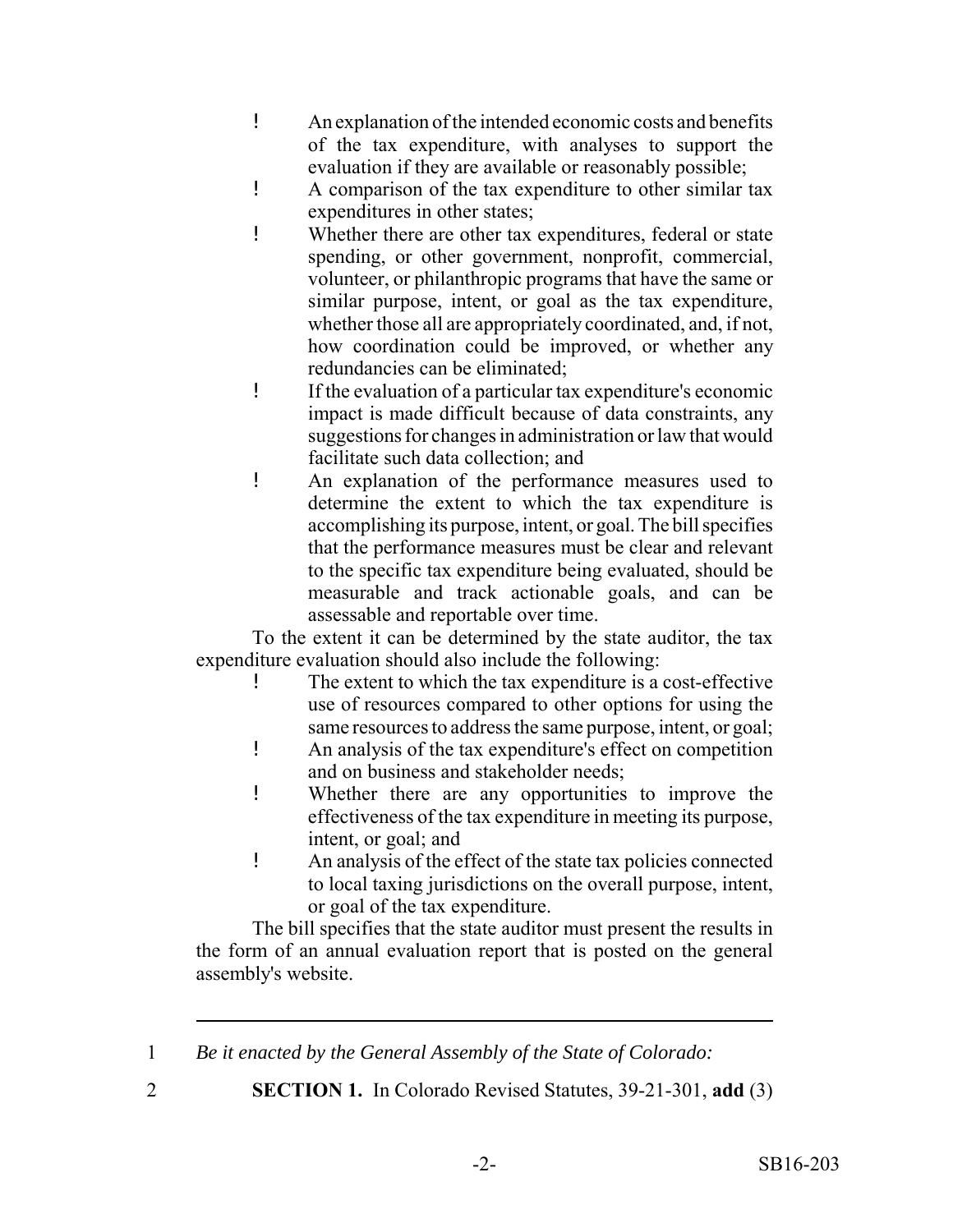as follows:

 **39-21-301. Legislative declaration.** (3) THE GENERAL ASSEMBLY MUST SPEND ITS RESOURCES WISELY AND IT IS BENEFICIAL TO THE STATE TO KNOW WHETHER THE TAX EXPENDITURES THAT ARE IN PLACE ARE ACCOMPLISHING THE GOALS THEY WERE INTENDED TO MEET.IN ENACTING SECTION 39-21-305, IT IS THE INTENT OF THE GENERAL ASSEMBLY THAT THE STATE AUDITOR'S EVALUATION WILL PROVIDE THE STATE WITH FACTUAL EVIDENCE OF WHETHER THE STATE'S TAX EXPENDITURES ACHIEVE THE OBJECTIVES THEY ARE INTENDED TO ACHIEVE, INCLUDING ECONOMIC DEVELOPMENT, ASSISTING BENEFICIARIES, AND PROMOTING THE HEALTH, SAFETY, AND WELFARE OF THE PUBLIC, INCLUDING THE 12 BUSINESS ENVIRONMENT. ADDITIONALLY, IT IS THE INTENT OF THE GENERAL ASSEMBLY THAT THE STATE AUDITOR'S EVALUATION: (a) COMPARES THE STATE'S TAX EXPENDITURES WITH OTHER STATE'S TAX EXPENDITURES; (b) COMPARES THE EFFECT OF THE STATE'S TAX EXPENDITURES ON COMPETITION;

 (c) MEASURES THE EFFECT OF THE STATE'S TAX EXPENDITURES ON BUSINESS AND STAKEHOLDER NEEDS;

20 (d) DETERMINES WHETHER THE STATE'S TAX EXPENDITURES ARE ADMINISTERED EFFICIENTLY AND TRANSPARENTLY WITH DEFINED PERFORMANCE MEASURES THAT SUPPORT ACCOUNTABILITY; AND

 (e) ANALYZES HOW THE STATE'S TAX EXPENDITURES SERVE THE PUBLIC'S INTERESTS BY PROTECTING TAXPAYER DOLLARS AND HOW THE STATE'S TAX EXPENDITURES ENSURE COST-EFFECTIVENESS.

**SECTION 2.** In Colorado Revised Statutes, 39-21-302, **add** (1.3)

27 and  $(1.5)$  as follows: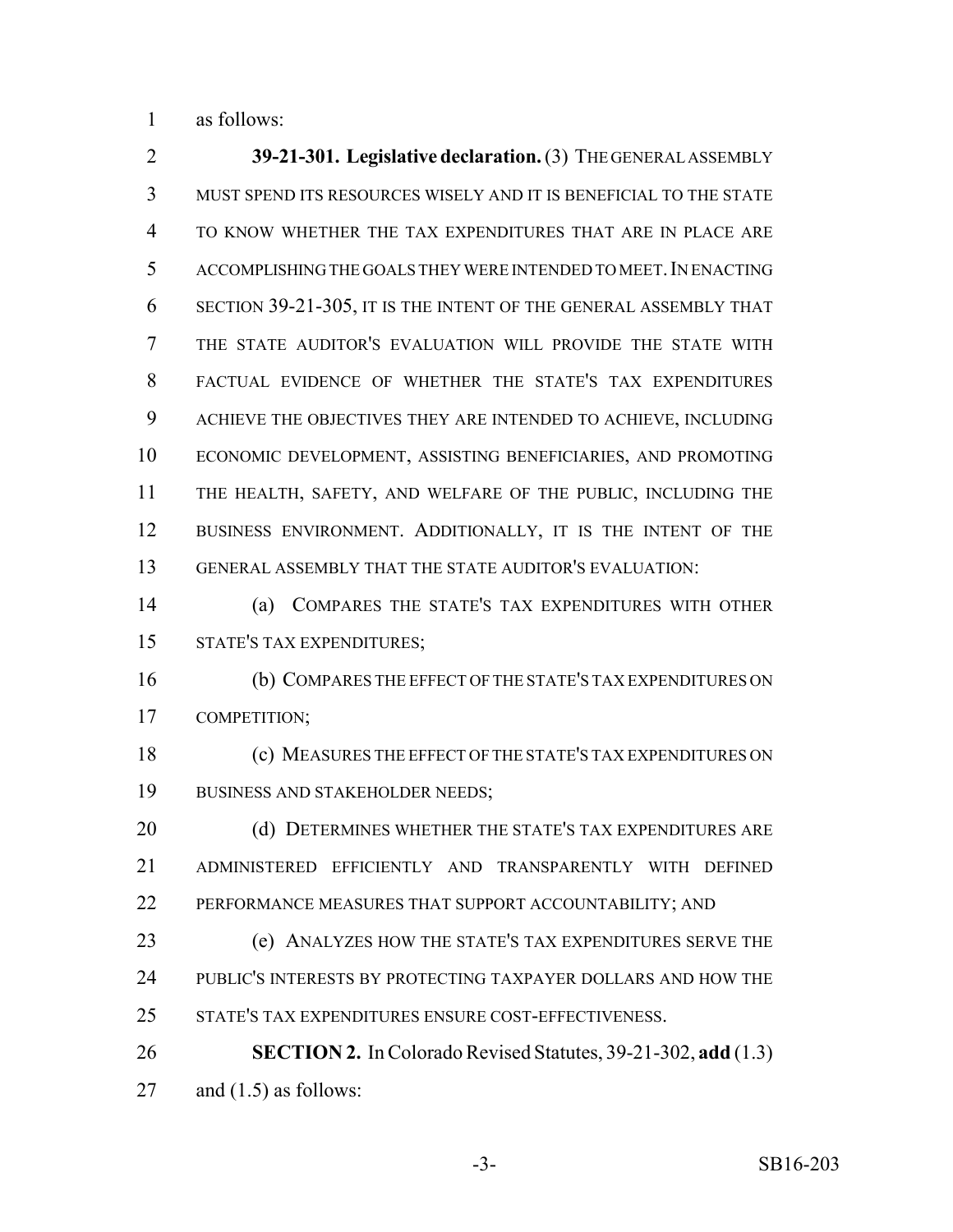**39-21-302. Definitions.** As used in this part 3, unless the context otherwise requires:

 (1.3) "EVALUATION REPORT" MEANS THE EVALUATION REPORT THAT THE STATE AUDITOR IS REQUIRED TO PREPARE PURSUANT TO SECTION 39-21-305.

 (1.5) "STATE AUDITOR" MEANS THE STATE AUDITOR DESCRIBED IN SECTION 2-3-102, C.R.S.

 **SECTION 3.** In Colorado Revised Statutes, **add** 39-21-305 as follows:

 **39-21-305. Tax expenditure - state auditor evaluation.** (1) (a) THE STATE AUDITOR SHALL EVALUATE THE STATE'S TAX 12 EXPENDITURES PURSUANT TO THE REQUIREMENTS IN THIS SECTION. IN EVALUATING EACH TAX EXPENDITURE, THE STATE AUDITOR SHALL CONSULT WITH THE INTENDED BENEFICIARIES OR REPRESENTATIVES OF THE INTENDED BENEFICIARIES OF THE TAX EXPENDITURE. IN ADDITION, IF THE TAX EXPENDITURE IS INTENDED TO BENEFIT A SPECIFIC GEOGRAPHIC REGION OF THE STATE, THE STATE AUDITOR SHALL CONSULT WITH THE INTENDED BENEFICIARIES IN THAT SPECIFIC GEOGRAPHIC REGION OF THE STATE.

20 (b) THE STATE AUDITOR'S TAX EXPENDITURE EVALUATION MUST 21 INCLUDE THE FOLLOWING:

**(I) A SUMMARY DESCRIPTION OF THE PURPOSE, INTENT, OR GOAL** 23 OF THE TAX EXPENDITURE;

24 (II) THE INTENDED BENEFICIARIES OF THE TAX EXPENDITURE;

25 (III) WHETHER THE TAX EXPENDITURE IS ACCOMPLISHING ITS PURPOSE, INTENT, OR GOAL;

**(IV)** AN EXPLANATION OF THE INTENDED ECONOMIC COSTS AND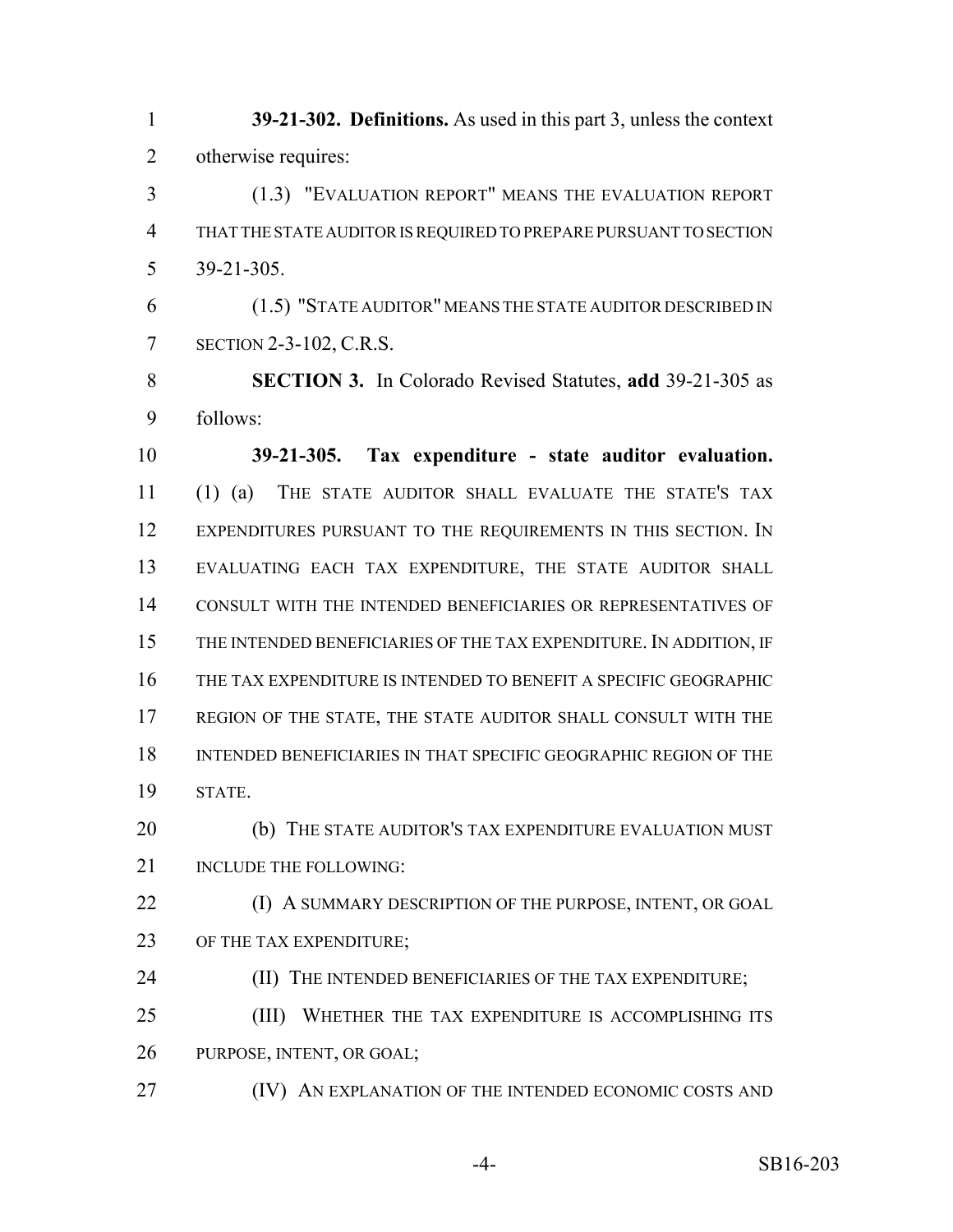BENEFITS OF THE TAX EXPENDITURE, WITH ANALYSES TO SUPPORT THE EVALUATION IF THEY ARE AVAILABLE OR REASONABLY POSSIBLE;

 (V) A COMPARISON OF THE TAX EXPENDITURE TO OTHER SIMILAR TAX EXPENDITURES IN OTHER STATES;

 (VI) WHETHER THERE ARE OTHER TAX EXPENDITURES, FEDERAL OR STATE SPENDING, OR OTHER GOVERNMENT, NONPROFIT, COMMERCIAL, VOLUNTEER, OR PHILANTHROPIC PROGRAMS, TO THE EXTENT THE INFORMATION IS READILY AVAILABLE, THAT HAVE THE SAME OR SIMILAR PURPOSE, INTENT, OR GOAL AS THE TAX EXPENDITURE, HOW THOSE ALL ARE COORDINATED, AND IF COORDINATION COULD BE IMPROVED, OR WHETHER ANY REDUNDANCIES CAN BE ELIMINATED;

 (VII) IF THE EVALUATION OF A PARTICULAR TAX EXPENDITURE'S ECONOMIC IMPACT IS MADE DIFFICULT BECAUSE OF DATA CONSTRAINTS, ANY SUGGESTIONS FOR CHANGES IN ADMINISTRATION OR LAW THAT WOULD FACILITATE SUCH DATA COLLECTION; AND

16 (VIII) AN EXPLANATION OF THE PERFORMANCE MEASURES USED TO DETERMINE THE EXTENT TO WHICH THE TAX EXPENDITURE IS ACCOMPLISHING ITS PURPOSE, INTENT, OR GOAL. THE PERFORMANCE MEASURES MUST BE CLEAR AND RELEVANT TO THE SPECIFIC TAX EXPENDITURE BEING EVALUATED, SHOULD BE MEASURABLE AND TRACK ACTIONABLE GOALS, AND CAN BE ASSESSABLE AND REPORTABLE OVER TIME. THE STATE AUDITOR SHALL CONSIDER THE ORIGINAL LEGISLATIVE INTENT AS WELL AS SUBSEQUENT DEVELOPMENTS IN THE STATE'S ECONOMY, THE NATIONAL ECONOMY, AND ANY CHANGES IN NATIONAL, STATE, OR LOCAL FISCAL POLICIES AND CONDITIONS.

**(c)** TO THE EXTENT IT CAN BE DETERMINED BY THE STATE AUDITOR, THE TAX EXPENDITURE EVALUATION SHOULD ALSO INCLUDE THE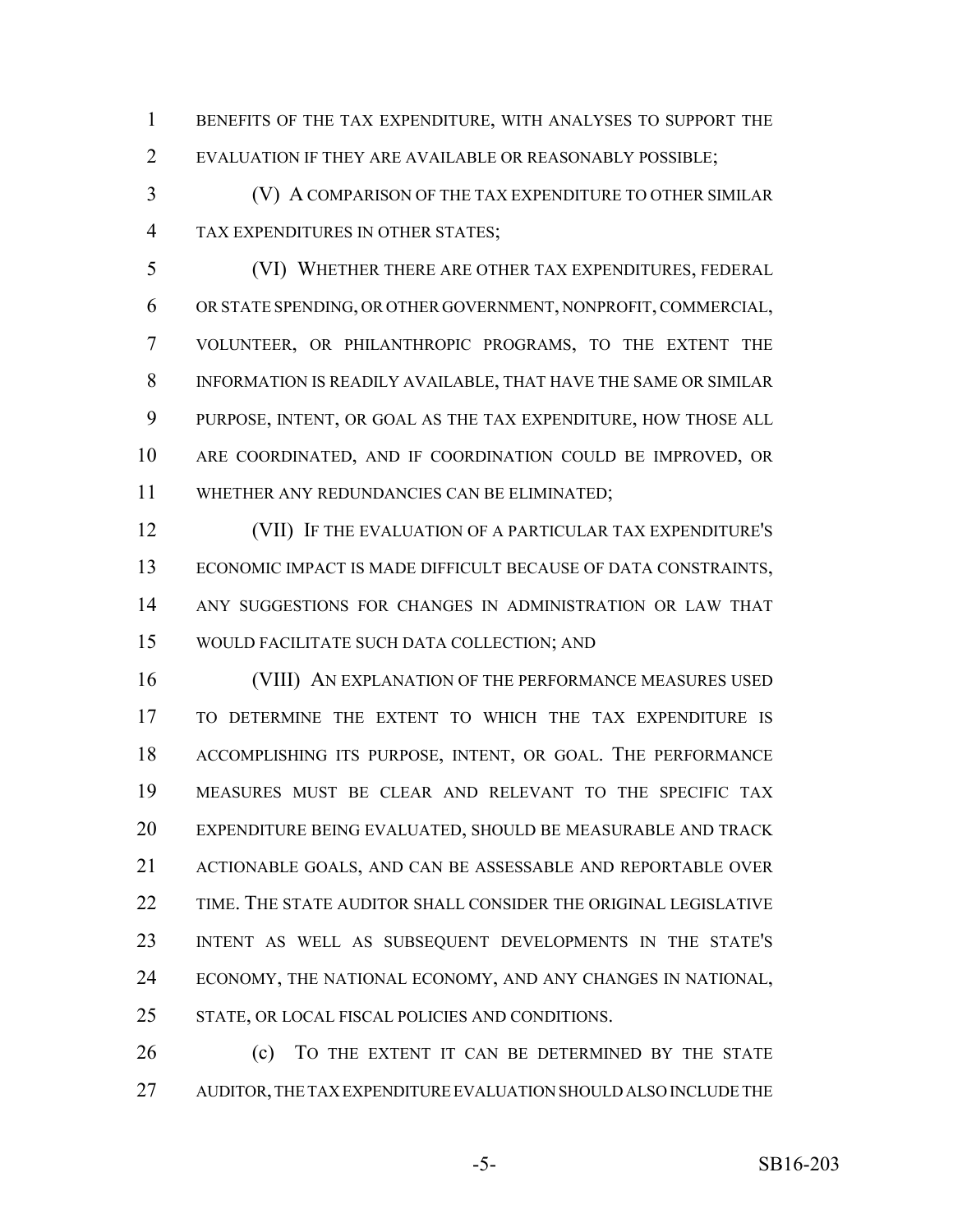FOLLOWING:

**(I)** THE EXTENT TO WHICH THE TAX EXPENDITURE IS A COST-EFFECTIVE USE OF RESOURCES COMPARED TO OTHER OPTIONS FOR USING THE SAME RESOURCES TO ADDRESS THE SAME PURPOSE, INTENT, OR GOAL;

 (II) AN ANALYSIS OF THE TAX EXPENDITURE'S EFFECT ON COMPETITION AND ON BUSINESS AND STAKEHOLDER NEEDS;

 (III) WHETHER THERE ARE ANY OPPORTUNITIES TO IMPROVE THE EFFECTIVENESS OF THE TAX EXPENDITURE IN MEETING ITS PURPOSE, INTENT, OR GOAL; AND

 (IV) AN ANALYSIS OF THE EFFECT OF THE STATE TAX POLICIES CONNECTED TO LOCAL TAXING JURISDICTIONS ON THE OVERALL PURPOSE, 13 INTENT, OR GOAL OF THE TAX EXPENDITURE.

 (d) NO LATER THAN SEPTEMBER 15, 2017, THE STATE AUDITOR SHALL DEVELOP AND PUBLISH A MULTI-YEAR SCHEDULE THAT LISTS ALL TAX EXPENDITURES IN LAW AS OF JULY 1, 2017, AND INDICATES THE YEAR WHEN THE EVALUATION REPORT WILL BE PUBLISHED FOR EACH TAX EXPENDITURE. IN DEVELOPING THE MULTI-YEAR SCHEDULE THE STATE AUDITOR SHALL ENDEAVOR TO REVIEW THE OLDEST TAX EXPENDITURES FIRST AND SHALL ENDEAVOR TO REVIEW A TAX EXPENDITURE WITH A STATUTORY REPEAL DATE SO THAT THE EVALUATION REPORT FOR SUCH TAX EXPENDITURE IS AVAILABLE DURING THE LEGISLATIVE SESSION HELD IN THE CALENDAR YEAR BEFORE THE TAX EXPENDITURE IS SCHEDULED TO REPEAL.THE STATE AUDITOR MAY REVISE THE SCHEDULE SO LONG AS THE STATE AUDITOR CONTINUES TO PROVIDE FOR A SYSTEMATIC EVALUATION OF ALL TAX EXPENDITURES, INCLUDING ANY NEW TAX EXPENDITURES ENACTED BY THE GENERAL ASSEMBLY SINCE THE PUBLICATION OF A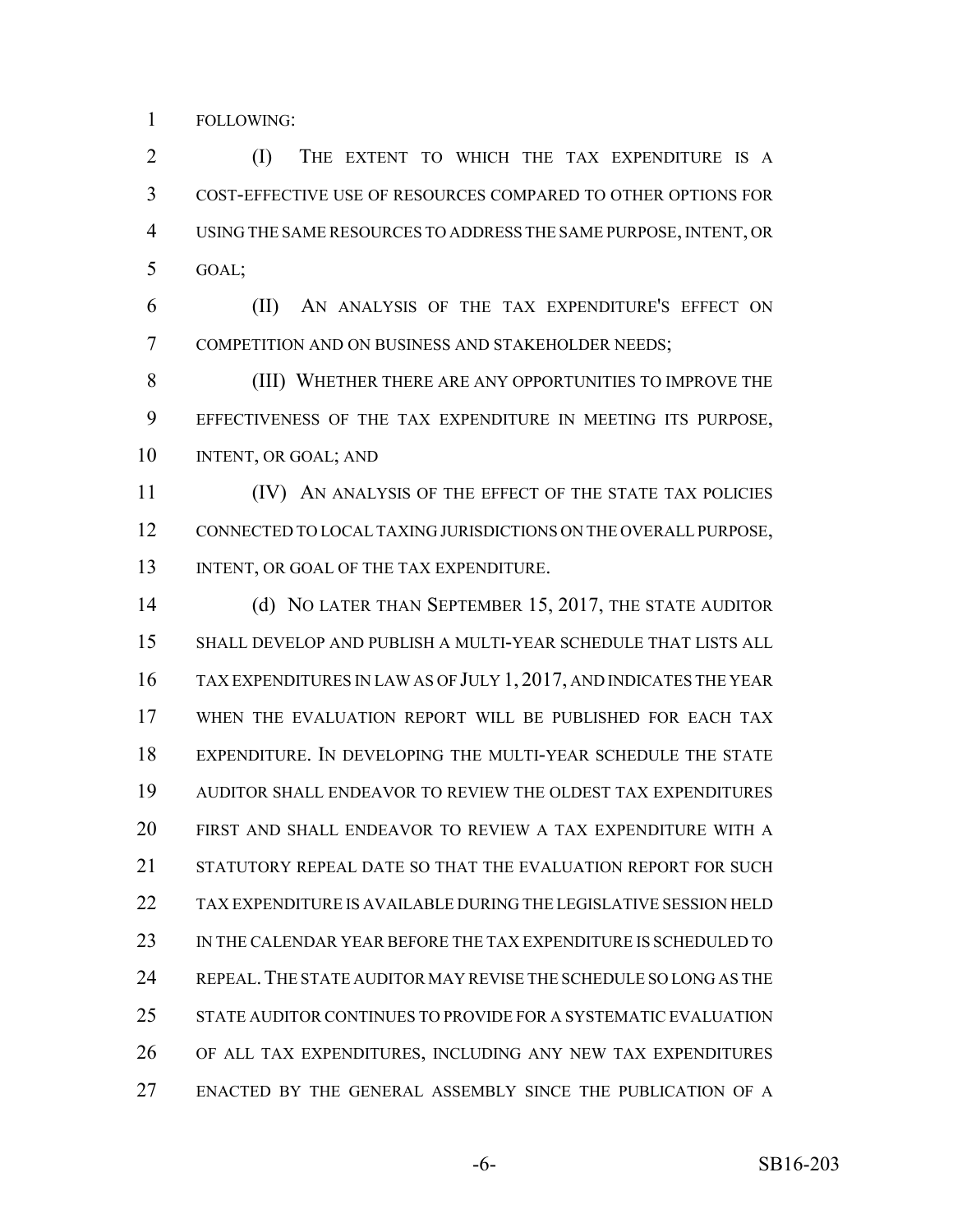PREVIOUS EVALUATION REPORT, AND SO LONG AS EACH TAX EXPENDITURE IS REVIEWED AT LEAST ONCE EVERY FIVE YEARS.

 (e) NOTWITHSTANDING SECTION 2-3-103 (2), C.R.S., THE STATE AUDITOR SHALL PRESENT THE RESULTS IN THE FORM OF AN EVALUATION REPORT THAT THE STATE AUDITOR SHALL ENSURE IS POSTED ON THE GENERAL ASSEMBLY'S WEBSITE. THE STATE AUDITOR SHALL ENSURE THE POSTING OF THE FIRST EVALUATION REPORT NO LATER THAN SEPTEMBER 14, 2018, AND SHALL ENSURE THE POSTING OF SUBSEQUENT EVALUATION REPORTS NO LATER THAN SEPTEMBER 15 OF EACH YEAR THEREAFTER.

 (2) (a) ANY RECORDS, INFORMATION, OR DOCUMENTATION GENERATED PURSUANT TO THIS SECTION ARE WORK PAPERS OF THE STATE AUDITOR AND SHALL BE OPEN TO PUBLIC INSPECTION ONLY UPON APPROVAL OF A MAJORITY OF MEMBERS OF THE LEGISLATIVE AUDIT COMMITTEE CREATED IN SECTION 2-3-101, C.R.S. ONLY THE SPECIFIC WORK PAPERS THAT THE LEGISLATIVE AUDIT COMMITTEE VOTES TO APPROVE FOR DISCLOSURE SHALL BE OPEN TO PUBLIC INSPECTION. WORK PAPERS THAT HAVE NOT BEEN SPECIFICALLY APPROVED FOR DISCLOSURE 18 BY A MAJORITY VOTE OF THE LEGISLATIVE AUDIT COMMITTEE SHALL REMAIN CONFIDENTIAL. UNDER NO CIRCUMSTANCES SHALL THE WORK PAPERS BE OPEN TO PUBLIC INSPECTION PRIOR TO A COMPLETED REPORT 21 BEING POSTED AS SPECIFIED IN PARAGRAPH (e) OF SUBSECTION (1) OF THIS SECTION.

 (b) THE DEPARTMENT OF REVENUE MUST PROVIDE ANY REQUESTED INFORMATION, ANALYSIS, OR DATA, IF AVAILABLE AND UNDER THE CONTROL OF THE DEPARTMENT, AS REQUESTED BY THE STATE AUDITOR; EXCEPT THAT, IF THE REQUEST INCLUDES CONFIDENTIAL INFORMATION, SUCH INFORMATION MUST REMAIN CONFIDENTIAL IN THE HANDS OF THE